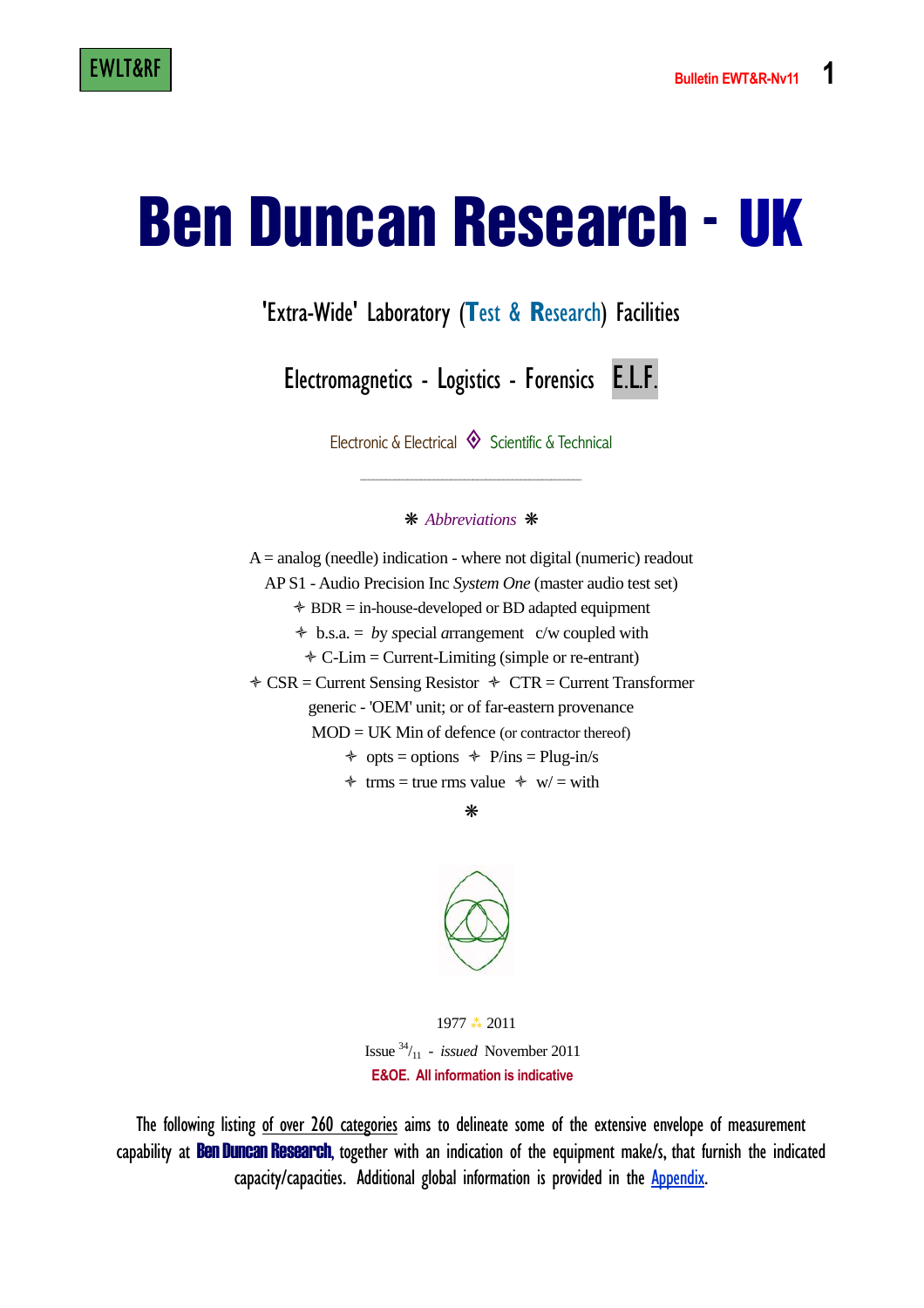# **1 . Basic Electrical Quantities**

#### **1a. Voltages in Volts - using Voltmeters**

1a1/a DC: down to 1nV ; and millivolts thro' >1kV, with *multiple*-digit resolution − Datron. 1a1/b DC, very high impedance - Fluke (A), Datron (eg. 10GΩ < 2v). *See also* AC Voltage, section **5j**. 1a1/c DC, analog readout for *trends* - Airmec, Bradley (A).

V High voltage >1kV - *see* EHT laboratory, section **6**.

1a2/a AC, trms, below 10nV to 1.2kV, trms, <10Hz to 2MHz - Datron; Keithley, Racal-Dana. 1a2/b AC, avg (non-rms) Analog readout for trends - Airmec, Bradley, Levell, Sangamo-Weston (all A). 1a2/c AC, analog Log./dB, *w/ plurality* of decades for extreme all-in-one wide range - HP (A). 1a2/d AC, analog for trends & audio, Log./dB, <10Hz to >1MHz, >100dB in 10dB sections - Levell (A). 1a2/e AC, digital, auto-ranging, selectable trms, pk, <1µV to 300v, 10Hz to 500kHz - AP S1. 1a2/f AC, *max of peak* hold - BDR; *max of rms* hold - Datron.

V High voltage >1kV - *see* EHT laboratory, section **6**.

#### **1b. Currents, in Ampères - using Ammeters -** *and shunt-adapted* **voltmeters**

#### **low - DC**

1b1a DC, electrometer down to <1pA (fA) - Keithley (A).

1b1b DC, down to nanoAmpères (nA) with *multiple digits* resolution - Datron.

#### **low - AC**

- 1b2a AC down to  $\lt 1 \mu A$ , up to 2MHz, trms, with multiple digits resolution Datron.
- 1b2b AC floating/isolated, down to  $\leq 100\mu A$  AC & up to 100kHz via CTRs, HP & Tek.

#### **mid - DC & AC**

- 1b1c DC with 8 digits resolution, up to 2.000,000 Datron.
- 1b2c AC trms up to 7 digits, <10Hz up to 2MHz Datron.
- 1b2d AC trms w/high Crest capacity (10:1 = 20dB), up to HF/low RF Solartron (A).

#### **high - AC & DC**

- 1b2e AC CTRs access 1∼5kA, to 3.3kV, fixed & openable, 50Hz to ≥100kHz HEME; Fluke, Keithley, Tek; Chauvin-Arnoux, HEME-LEM.
- 1b12a AC/DC CSRs, <1A to 10kA, DC to >1MHz AVO, BDR, Hobbut;
- 1b12b AC (only) & AC/DC analog, for trends, many w/ high visibility: fsd 5A to 30A - Elliott, GEC, Sangamo-Weston (A). fsd 100A thro' 1000A - MOD, various (A).
- 1b2f AC, electronic, full-wave peak-hold, to 250A through 250kA (remote/ext. shunt) BDR (A).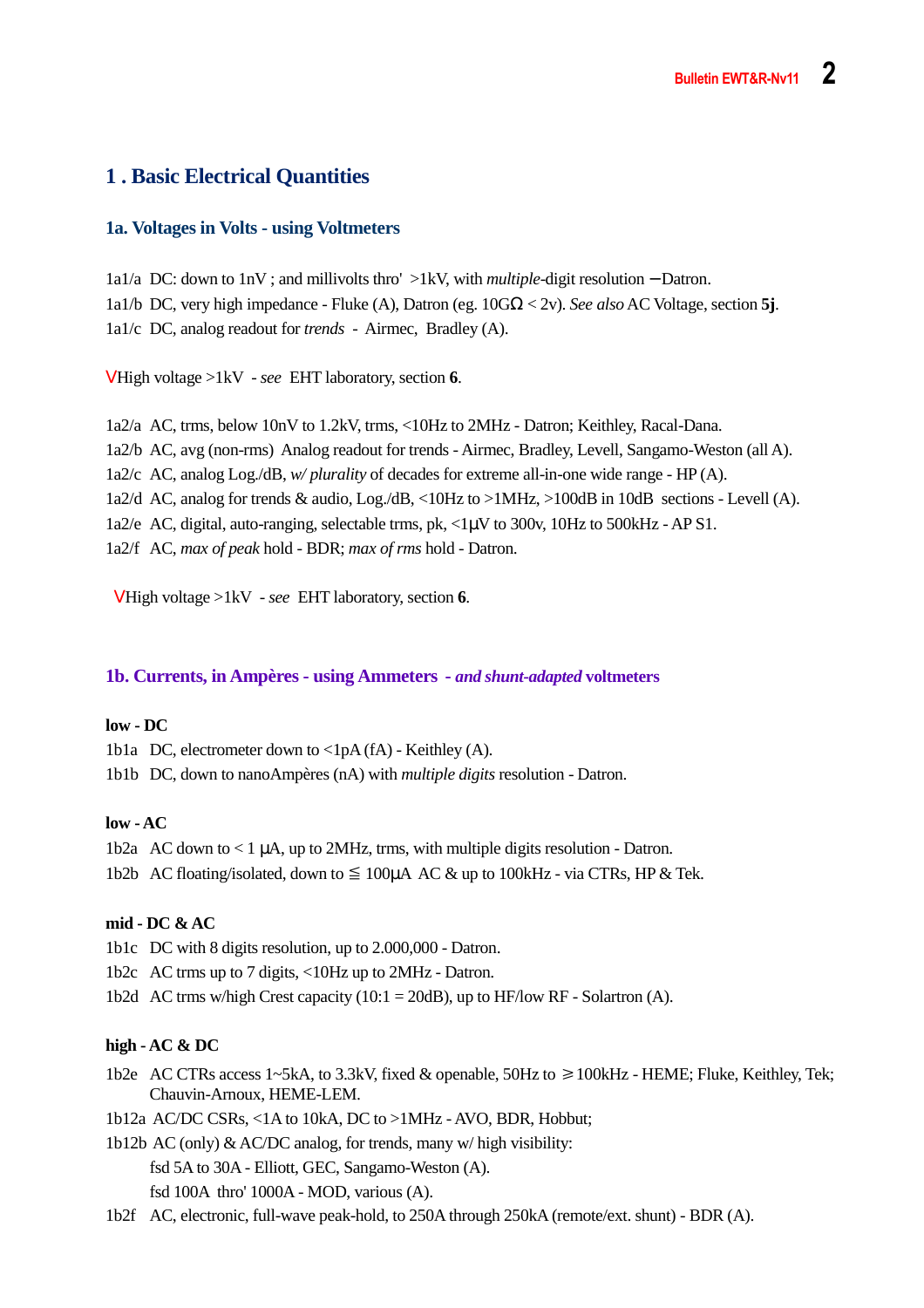*For* **Power & Energy** measurement (in mW, Watts, kW) - *see* sections **5e** & **5f**  $\Rightarrow$ *For* **V/I ratio quantities** & Component Characterization, *see* next  $\blacktriangledown$ 

#### **1c. Resistance in Ohms, using Ohm-meters & Mega-ohm meters**

#### **Low activation voltage -**

#### **Low ohms**

- 1c1. down to below 100 nano-ohms(n $\Omega$ ), at 10A thro' 100A BDR.
- 1c2. to 1 micro ohm and below at 100mA thro' 10A BDR w/Bradley+Datron.
- 1c3. down to  $1\mu\Omega$  at 10A, w/peak hold AVO (A).
- 1c4. Low-current bi-polarity to 1mΩ for micro-contacts Keithley (A).
- 1c5. Wide range, bi-polarity,  $\langle 1 \text{m}\Omega$  to  $> 100\Omega$  Cropico. Note: True bi-polarity is required for saturable windings, also for asymmetric junctions.

1c6. AC (50Hz) low-ohms: see **Bond Testing**, in section **5h**.

#### **Mid ohms**

1c7. 1 ohm to 20MΩ, 6 tho' 8 digits - Datron, Racal-Dana. Attention! Only certain instruments are safe for testing of Tunnel diodes. See Curve Tracer  $\Rightarrow$ 

#### **High activation voltage -**

#### **High ohms**

- 1c8 to >100 GΩ (1e12) with applied voltage 100v thro' 1kV AVO, Megger; GenRad (all A).
- 1c9 to tens of  $G\Omega$  = 1e13, or as the equivalent current Keithley (A).
- 1c10. Dual Potentiometer Matching for LF, audio, stereo & balanced sys. BDR & w/AP S1.
- 1c11 Lead (operational cable) testers **see** Section  $3k/1$ , Audio/LF  $\Rightarrow$  Signal Cable Verification.

#### **1d. Generic VAO (Volts - Amps - Ohms)**

- 1d1 DMMs (with numeric readout) for generic V (DC, AC), A (DC, AC), and Ohms (Ω) measurements include age-stabilised Datron 1041 thro' 1061/65; and Fluke, Keithley; Racal-Dana; Solartron, Thurlby.
- 1d2 Multimeters with needle readout (A) all active, solid-state incl. dedicated coverage units Bradley, Levell; Fluke, Milli-VAC. Also valve (Airmec) - for spike handling.

\_\_\_\_\_\_\_\_\_\_\_\_\_\_\_\_\_\_\_\_\_\_\_\_\_\_\_\_\_\_\_\_\_\_\_\_\_\_\_\_\_\_\_\_\_\_\_\_\_\_\_\_\_\_\_\_\_\_\_\_\_\_\_\_\_\_\_\_\_\_\_\_\_\_\_\_\_\_\_\_\_\_\_\_\_\_\_\_\_\_\_\_\_\_\_\_\_\_\_\_\_\_\_\_\_\_\_\_\_\_\_\_\_\_\_\_\_\_\_\_\_\_\_\_\_\_\_\_\_\_\_\_\_\_\_\_\_\_\_\_\_\_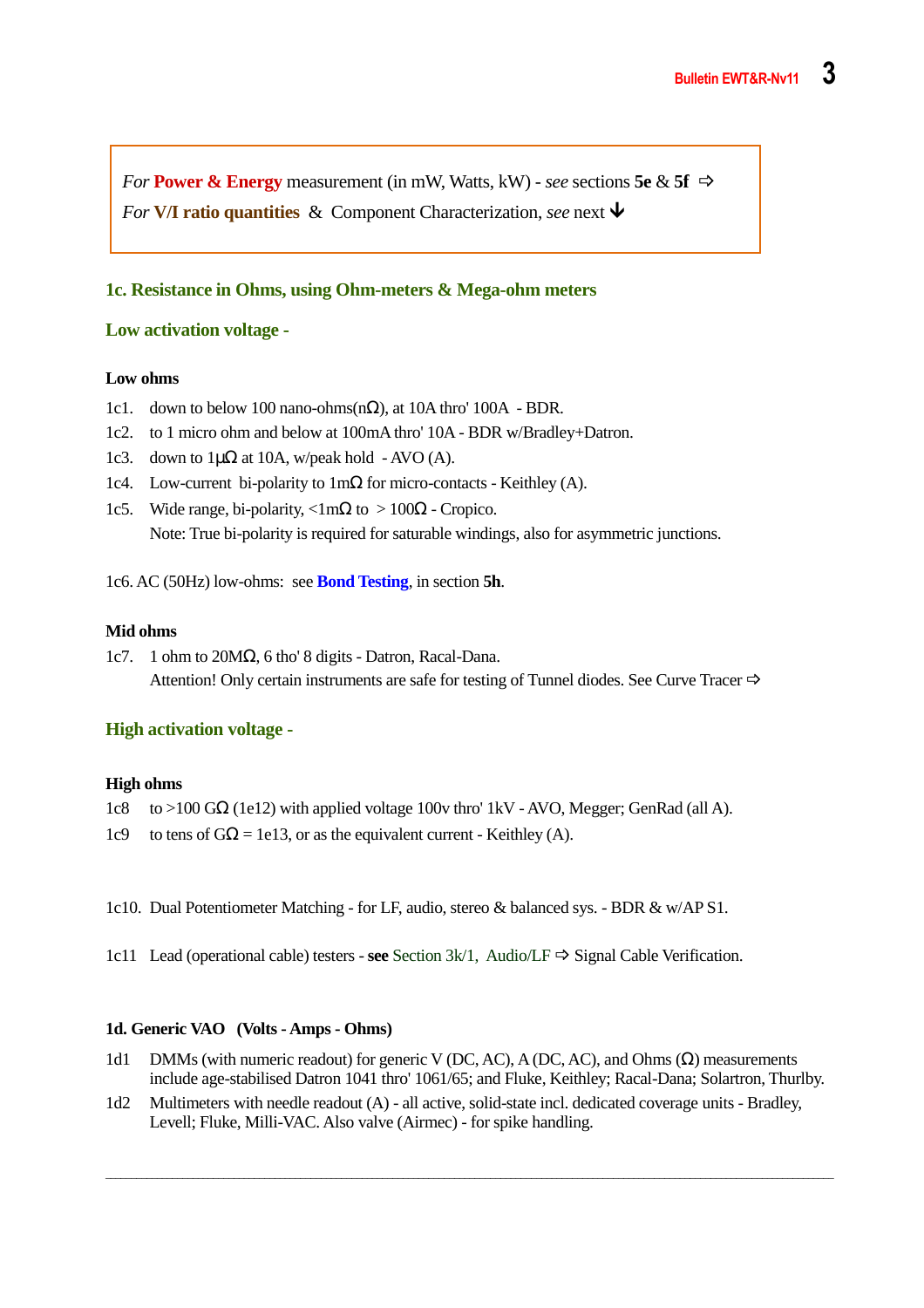#### **1e. Capacitance**

0.3pF thro' 5000,000µF (5 Farad), for C, tol., Rs , ESR, Q, D, Rp, *et al*. - Marconi (A), Peak, Thandar, Thurlby (TTi), Wayne-Kerr (A); Philips.

#### **1f. Inductance**

0.1µH thro' 500 kH, for L, tol., Q, D, R<sub>S</sub> & ESR, R<sub>p</sub>, *et al.* - Marconi (A), Thandar-Thurlby/TTi, Wayne-Kerr (A); Philips.

# **2. Time & Frequency** - in Seconds & Hertz

#### **2a. Scopes - Analog realtime & storage** *Cathode-Ray Oscilloscopy*

- facilitating the viewing of electrical wave patterns in 2.1 dimensions as amplitudes observed over time.
- capturing events lasting under 1 nanosecond.
- time strewn imaging with analog storage readouts enabling complex sequential events to be visualised.
- 2a1a Field Portables, up to 250MHz Tek; Cossor.
- 2a1b Field Portables, up to low MHz, Balanced/diff. Telequipment; HP.
- 2a1c Field portables, up to 600MHz w/balanced/diff. Tek/BDR.
- 2a2a Storage field Portables, up to 100MHz HP.
- 2a2b Storage field Portables, up to low MHz, Balanced/diff. HP.
- 2a3 Lab semi-portables/bench, 4 ch., in 2, 3 & 4-bay frames HP, Tek.
- 2a4 Rack mountable Solartron; Tektronix 76*xx*-R type.
- 2a5 Bench and indicating scopes<sup> $\diamond$ </sup> Tektronix, HP; Cossor, Scopex *see also* 4c  $\Rightarrow$
- 2a6 Auxiliary digital storage & capture outboard accessory for analog oscilloscopy Datalab.
- 2a7 Oscilloscope trolley (cart). All bench scopes can be brought up to the largest work (vehicles, industrial units).
- 2a8 'Scope cameras HP, Tek. See also **4c3**.
- $\Diamond$  Indicating scopes are used for visual monitoring. Multiple units (of the same model/s) are used to show multichannel information (stereo, de-multiplexed, etc) ; or one signal with different time or amplitude magnifications - with a common screen format. See also  $4c \Rightarrow$

#### **2b. Counters - Frequency Counters & Indication ¶**

- 2b1. Digital counters, pico-seconds (1e-12) to kilo-secs (1e3s). Up to 2GHz, up to 9 digits Racal.
- 2b2 Low end numeric frequency indicators/counters, vlf (<1Hz) thro' 100kHz TTi; AP-S1.
- 2b3 Other numeric frequency indicators/counters, low thro' high RF Racal, Thandar, TTi; HP.
- 2b4 Mechanical frequency indicators for 40-70Hz. Dial readout (A). For trend monitoring & synchronising.

**<sup>¶</sup>** Note: Strictly speaking, 'frequency' is *never* a thing (*ding an sich*). It an abstract concept, the *rate* of some activity. Neither the rate nor the activity are ordinarily *things*. So, it is *doubly* abstract. Therefore, indication is the more apt title, than *meter* or *metering.*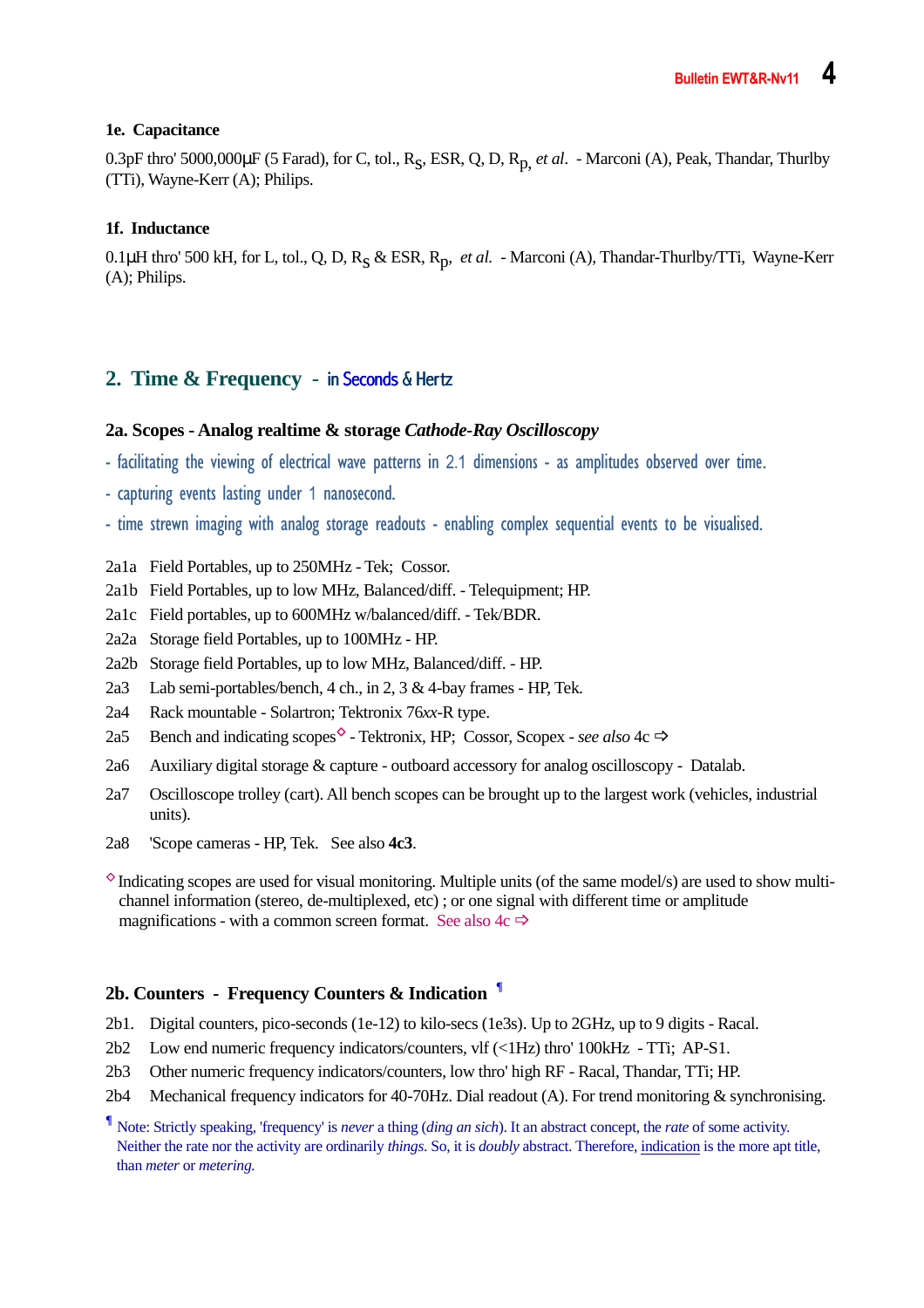# **3, 4, 5 - Frequency Domain** ~

**for Signals and Waves, categorised into 3 areas, based on rates -** 

**1. LF for Power transmission** - usually 50, 60 or 400Hz.  **2. All other LF** - above & below, incl. audio range. Ends 100kHz~1MHz.  **3. HF/RF** - Radio Frequencies. Starts 10kHz ~ 100kHz.  $- - - - - -$ **<1Hz 1MHz 1GHz** 

#### **3. Low Frequency (LF)** *incl.* **Audio (**sub-**1Hz, thro' 100kHz ~ 1MHz)**

#### **3a1. Sine (pure) wave Generators**

Up to 10kHz w/ultra low dist. avg down to 2ppm /0.0002% & up to 200kHz w/ult-low dist; up to 40v rms bal w/medium level low-order dist. - AP S1 & HP; Advance, Bateman/BDR, BDR, Levell.

#### **3a2. Function (varied wave) generators**

Square, triangle, random, dual-ch, bi-polarity & complex, <1Hz to >1MHz - GWI; Systron-Donner, HP.

#### **3a3. Noise (random wave) Generators**

3a3a LF up to low MHz, white noise w/magtube - Dawe; GenRad.

3a3b VLF < 1Hz to 20kHz, pink & white bandgap gen., indep'ly settable HPF & LPF, *exceeds* **EIA/AES** LS test reqs - BDR *(after C.Hendricksen).* 

#### **3b1. Spectrum (wave) Analysis (SA)**

- 3b1a Spectrae of noise,  $\frac{1}{3}$ <sup>rd</sup> octave sweep (swept RTA), w/advanced data-averaging options AP S1.
- 3b1b Spectrae of harmonics,  $0-10^{\text{th}}$ , swept analog Realtime (RTA) HP, Nelson Ross.
- 3b1c Spectrae of Harmonics, FFT HP, Spectral Dynamics.
- 3b1d Audio band bargraph analysis, programmable bands w/pk-rider LEDs BDR, Ivie.

#### **3b2. Harmonic Distortion Analysis**

#### **Sine wave purity-deviance, as Harmonic dist., %THD+N; IM -** *all measures of non-linearity*

3b2a Auto, hi-res - AP S1.

3b2b Auto, ultra hi-res to -140dB/0.1ppm - AP Sys1 c/w SA  $\Rightarrow$  see 3b1 above  $\ge$ 

3b2c Manual - Radford, w/BDR mods, HP.

See also **3q** for purity aids  $\Rightarrow$ 

#### **3b3. Noise Analysis**

*Squark* audio monitor, compressed for aural analysis of noise residue eg. from AP Sys1 Noise Anlr o/p - Reddingwood/BDR. *See also* 3b1, above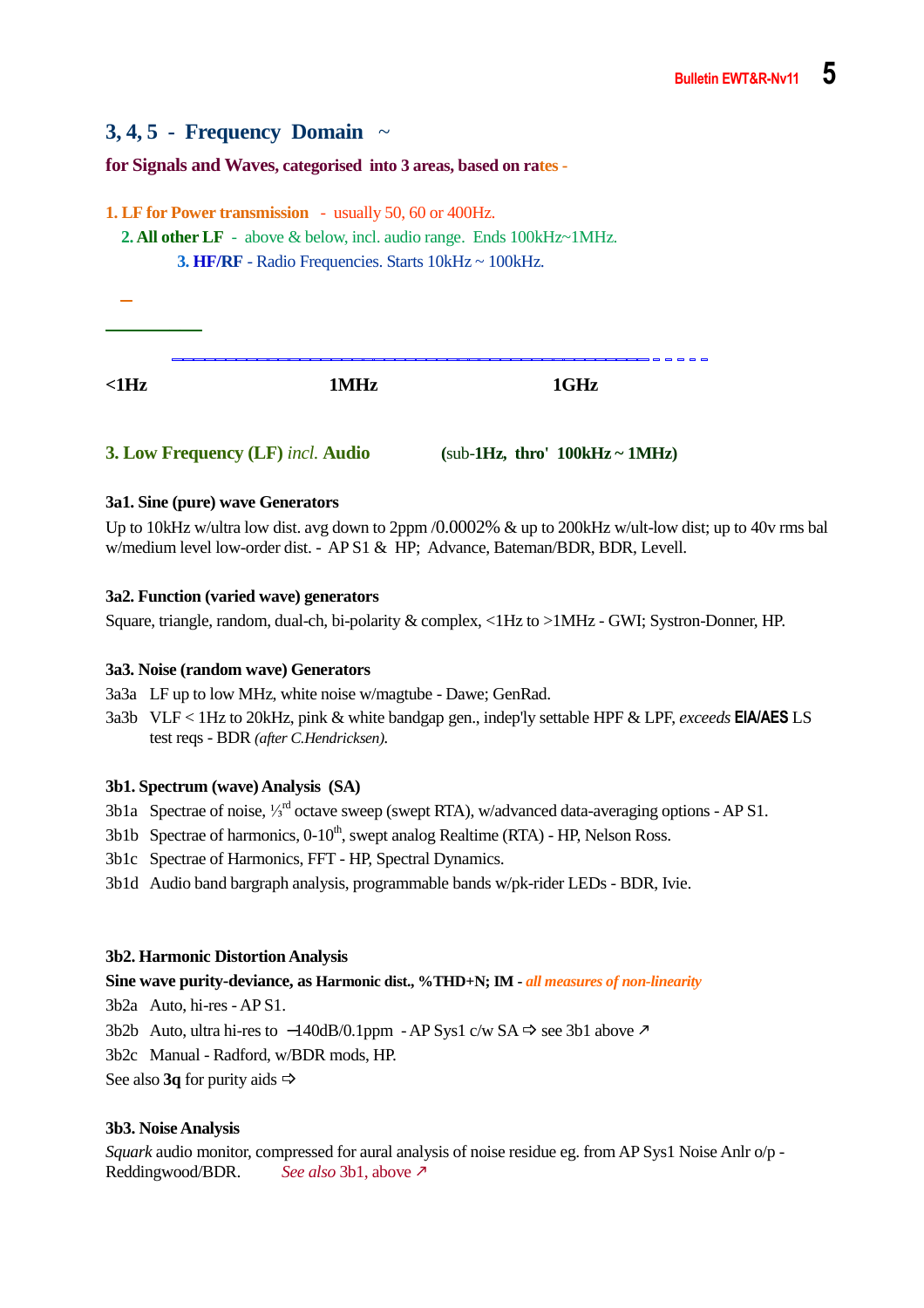- **3c. Phase** Voltage-to-voltage, a.k.a. Signal phase. *for* V/I phase a.k.a. 'power phase' - see **3h3**, **3h4**; also **4d**, **5f**  $\Rightarrow$
- 3c1. VLF to >1MHz, 4 to 5 digits AP S1, Dranetz (stereo pair).
- 3c2. Phase Angle VOM North Atlantic.

#### **3d. Polarity**

Below 10Hz to above 20kHz, impulse-type polarity test sets - Turbosound, Funktion One Research.

#### **3e. Acoustics Ancillaries**

- 3e1 SPL meters generic handheld, calibrated against reference; B&K b.s.a.
- 3e2 Mic mounting & SPL-monitoring stands Penny & Giles.
- 3e3 Acoustic test gen. up to 100 acoustic Watts  $\approx 140 \text{dB}_{SPL}$  @ 1m Turbosound; Funktion One b.s.a.

#### **3f. Analog Signal Sources**

#### **3f1 Mic Amp, Mic amplifier transformer & Mic Splitter Investigation/s**

- 3f1a Mics, Dyn & Capacitor Beyer, Calrec, EV, Sennheiser. Also AKG; B&Kjaer b.s.a.
- 3f1b Cable runs up to 1km, twisted & shielded pair cabling.
- 3f1c Phantom power, +9 to +48v, balanced, and unbalanced (Calrec standard).

#### **3f2 Disc playing - Investigation & signal source**

- 3f2a Vinyl Turntables, Arms & Cartridges. Classic makes b.s.a.
- 3f2b Vinyl source material. Test Disks.
- 3f2c Vinyl speed adjustment fixed frequency changers, BDR. See also **9c31**

#### **3g. Loudspeaker & headphones Investigatory**

- 3g1 LS Voice coil thermometer BDR.
- 3g2 LS Voice-coil gap capacity test kit Doddmark.
- 3g3 Tweeter/HF voice coil protector & real power analyser BDR.
- 3g4 Crossovers, Passive/fixed & active/programmable BDR, Turbosound.
- 3g5 Power amplifier drive to 2kW BDR, BSS Audio, The Chevin, Caudio, HH, Otis, Rauch, Turbosound.
- 3g6 Headphone Amp driver, wide ranging <  $20\Omega$  to above 600 $\Omega$  BDR.

#### **3h. Power Amplifier Investigatory**

- 3h1 Test loads < 1Ω to  $\geq 64Ω$  at 10w to 10kW DC to 100kHz BDR.
- 3h2a Test loads, artificial (LS simulatory), LF thro' HF, to kW BDR.
- 3h2a Test loads, LS varied drivers, LF thro' HF, up to 1kW, M-coil & ES BDR, EV, Fane, PD.
- 3h3 VI Analyser Baxandall/BDR.
- 3h4 VI-Space Probability Density analyser/recorder system BDR.
- 3h5 PA test supply variable  $\pm$  10v to 60v, 20A or 120v DC, 10A, with biasing setup BDR.
- 3h6 Timed Short-circuit test generator, 200A rated.
- 3h7 Shunts, Stereo, Biasing kit, insulated with fused DMM linkage BDR. *See also* Noise generators (3a3, above) ∕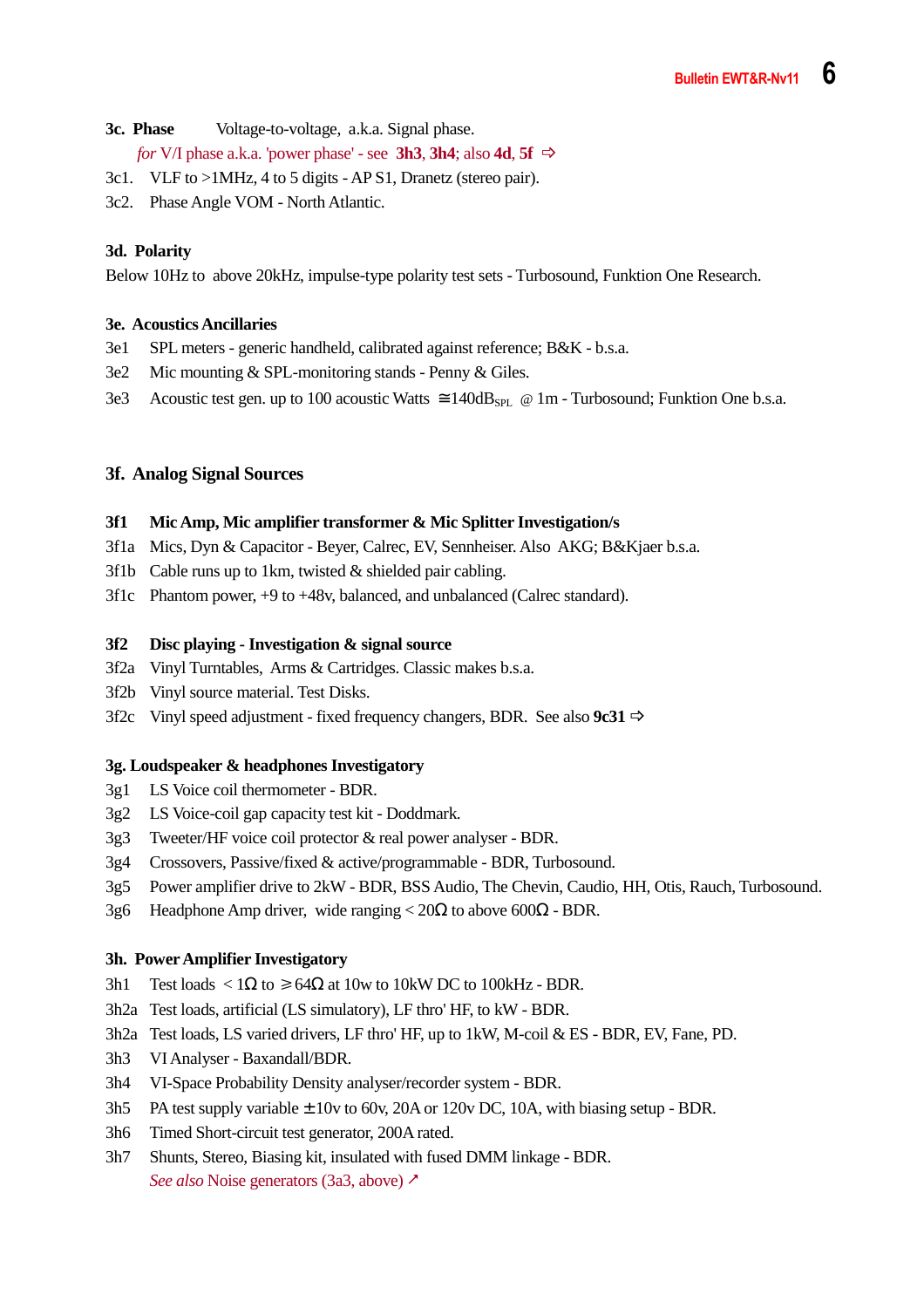#### **3j. Signal isolation (galvanic, analog)**

 $3j1$  1:1 & 1:10 - typ < 10Hz thro' >20kHz, &  $\geq$  +20dBm - BSS; Gertsch/Singer; Lundahl;

#### **3k. Signal cable verification**

3k1 Lead Testers - BDR, Behringer, EMO, Reddingwood.

See also **4f**, **5d5**, **5j**

#### **3m. EMI/EMC**

3m1 Test jigs to interface diverse cabling  $\&$  systems to XLR (bal)  $\&$  BNC (bal  $\&$  s/e) - BDR.

3m2 LF magnetic EMI 'Hummer' test set, w/Test jigs to interface w/XLR ConSys - Windt/BDR.

#### **3n. Fault Event - Survival Testing**

3n1 DC Fault injection simulation bi-polarity test jigs & access - BDR.

3n2 Various & specific non-disclosure jigs.

 *See also* **3h6**

#### **3p. Power Delivery - of power amplifiers & line stages** *(at specified low %THD levels)*

 $< 1$  mW to  $> 4$ kW, 10Hz to 30kHz for dist. limits  $< 0.001\%$ ; up to 200kHz for dist limits  $< 0.01\%$ . Where power into pure resistive load, accurate voltage reading suffices. AP Sys1 for freq. swept plots - AP S1, Datron, Feedback, Marconi.

#### **3q. Filter sets**

3q1 - Passive. For set-up patches, special harmonic distortion test operations - Allison Labs. 3q2 - Active. BSS Audio, EMO, Klark-Teknik - bsa.

# **RF Laboratory**

#### **4. RF (Radio Frequencies) - 10/100kHz up to SHF/Microwave**

**4a. RF Signal Generation** (generally >10kHz or 100kHz, to >1GHz)

#### **4a1 - Sine & modulated w/ AM & FM**

4a1a Manual, dial and numeric entry, 100kHz to 1300MHz; - Marconi; Tektronix, HP.

4a1b Manual, dial and numeric entry, 1GHz thro' 11GHz - HP.

4a1c Sweepers <10kHz-200kHz, AP Sys1; >1MHz thro' 1.3GHz, extensible to 4 GHz - Marconi, HP.

4a1d Power generator, > +20dBm, UHF - R&S.

*See also* **4k2**, for LPF - used for harmonic purity enhancement  $\Rightarrow$ 

#### **4a2 - Noise**

Micro-Amplitude, fine-grain white noise, low MHz thro' 1GHz - R&S.

See also **3a3**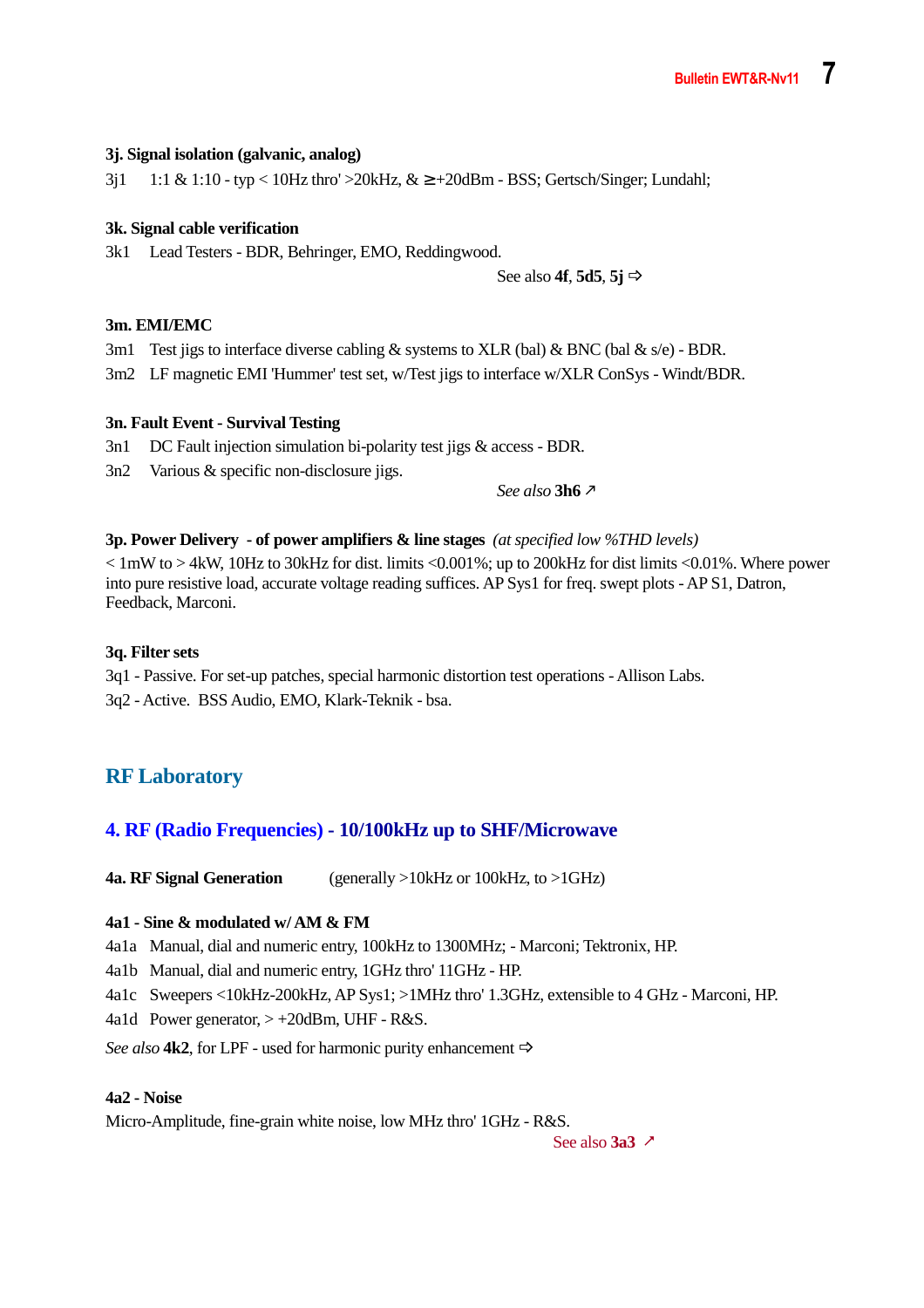#### **4b1. RF Level**

Up to 2GHz, CW/AM detection - Bradley, Racal; MilliVAC.

#### **4b2. RF power**

- 4b2a Up to 30W Welz/RS; Bird.
- 4b2b High-accuracy thermal, up to 11GHz,  $\mu$ W to >1watt HP.

#### **4b3. RF Test Loads**

4b3a 1 Watt (in-line) up to 1kW under-bench,  $50 \& 75\Omega$ , up to 1GHz - Bradley, Marconi; Bird, HP.

#### **4c. Scope Monitoring & Observation - Realtime Analog(ue)**

- 4c1 Nominally up to 450MHz, view to  $>1$ GHz w / sub-1nS T/B Tek frames & p/ins.
- 4c2 Multiple storage options, viz. bistable, single, fast, variable persist. etc Tek & HP analog storage.
- 4c3 Scope Cameras, 1960s-70s bodies mounting digicam HP, Tek, w/ BDR adaptations.

#### **4d. Signal, Spectrum, Tracking & Network analysis**

- 4d1 100kHz thro' 1.25GHz; up to 22GHz with Heterodyne P/ins HP.
- 4d2 100kHz through 1.8GHz HP b.s.a.

#### **4f. Pulse Analysis & TDR (Time Domain Reflectometry)**

4f1 Reflectometer, down to ~10pS, distance 1 mm thro' 10 km - BT, HP.

#### **4g. Attenuation, wideband/RF**

4g1 Switchable and fixed, coaxial, 50/75Ω - Bradley, Hatfield, Marconi; HP, Narda, Tek , Weinschel.

#### **4h. RF energy - Directionality**

- 4h1 Powers Splitters/combiners, up to >2GHz, 3 & 4-way HP, Narda, Weinschel.
- 4h2 Reflectometers, below 10MHz to >1GHz HP.
- 4h3 SWR metering Bird; RS/Welz.

*See also* **4k**.

#### **4j1 Reception Test Aerials** for Ambient RF/EMI & broadcast/signals

4j1a Omni. & various directional, lf to shf - BDR, R&S/MOD; Rohde & Schwartz; generic.

*[quoted text next is in tinted box, black text on pastel tint]* 

Varied aerial types, up to mini-Beveridge, can be evaluated in the free-field site of 30 acres extensible to over 1000. Tx/Rx test sites are also available at 1 to 25 miles .

All b.s.a. & subject to relevant authorisations, viz. MOD/RAF.

#### **4j2 Reception Test Sets** for Ambient RF/EMI & signals.

4j2a 10kHz to 1GHz, am, cw, usb/lsb, fm, nbfm - Racal.

- 4j2b MF & HF, AM & CW general coverage receivers Racal; Hammerlund; generic.
- 4j2c LF, MF & VHF portable broadcast receivers: Bush, Ever-Ready, HMV, Marconi; Grundig.
- 4j2d LF, MF & VHF fixed broadcast receivers: GEC, Pye.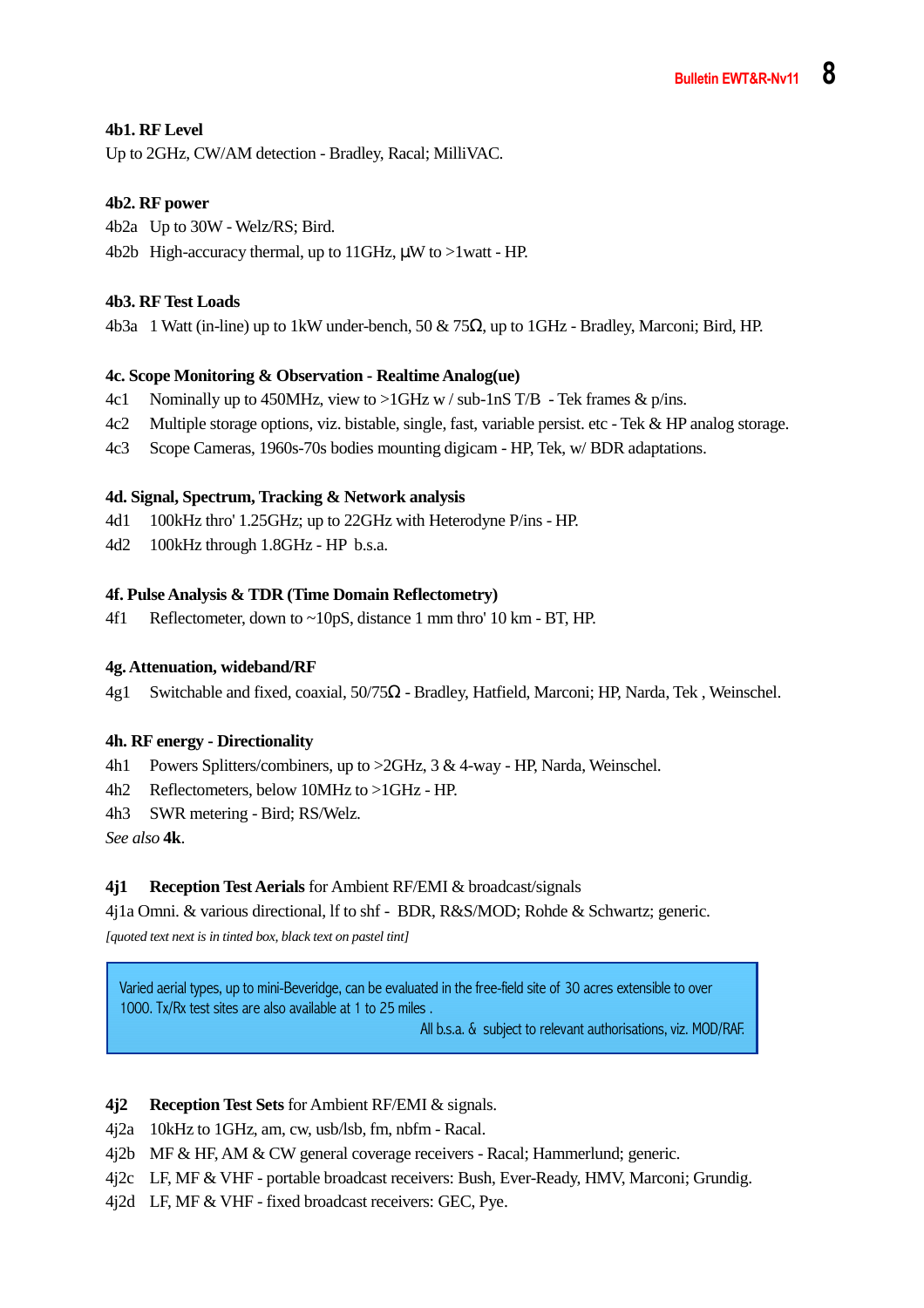#### **4k** - **Microwave Apparatus**

- 4k1 Crystal Detectors, <1GHz up to 11GHz HP.
- 4k2 HPF & LPF, in-line, N HP, Narda, Weinschel.
- 4k3 SWR metering, multi-scaled readout meter w/drive Amplifier MOD.
- 4k4 Impedance analysers.
- 4k5 Sundry Microwave SWR & Z test accessories

#### **4M Isolation & Protective**

- 4m1 Transformer, 1:1 broadband ~70MHz to >1 GHz Jenving/BDR.
- 4m2 Analyser protection w/in-line limiter <1.5v pk-pk c/w 150v DC blocking to >1GHz BDR.

Thinking back in history .. 1GHz = *one million kilocycles per second* (kc/s).

This, the old fashioned form, pre-1970 or so, is felt to offer a clearer description of a readily appraisable, scaleably imaginable phenomena - that of rate, than is inferred by the use of 'Hertz', which is perfectly anodyne .. as to the stupendous rate of energy modulation, that a frequency such as 1GHz, really is.

# **5 - AC Power Laboratory** (50, 60 & 400 Hz)



**Equipment for the testing & evaluation of AC powered equipment , and also characterisation of the supply** 

#### **5a. Supply Access, adaptations & conversion** - all BDR construct

- 5a1 Site Cee-form blue 240v 1ph 16A through 32 to 63A & vice-versa. Inter-series.
- 5a2 Site Cee-form, 3 phase red 415v 16A, etc, access. Also Lewden. Others b.s.a.
- 5a3 International, 13A to US 2 & 3 pin; to Schucko/Europlug; to Aus/NZ; to 5 & 15A BS round.
- 5a4 Equipment 13A/BS 1363 to IEC M/F, 6 & 10A.
- 5a5 Lighting power, lamp receptacle access to BC; BC $\leftrightarrow$ ES. BC to 4mm access.
- 5a6 Differential-mode & Common-mode, signal injection & analyser reception jigs, for IEC & also 13A/BS1363 inter-adaptable to all above.

#### **5b. RCD/RCBO Breakers - Deployable fault detection** (BDR design/construct)

- 5b1 10mA portable, 10A/16A.
- 5b2/5 10mA portable, 32A/16A Cee/Cee, w/*Hornsey* Detector**§** system Mead/BDR.
- 5b3 30mA portable, 100A
- 5b4 100mA portable, 63A
- 5b5 Deployable, in-line Hornsey Detector<sup>§</sup> Mead/BDR.

 **§** AC Supply trip or outage - local & remote-able Alarm, audible and visual warning that an RCD has been tripped.

Access All Areas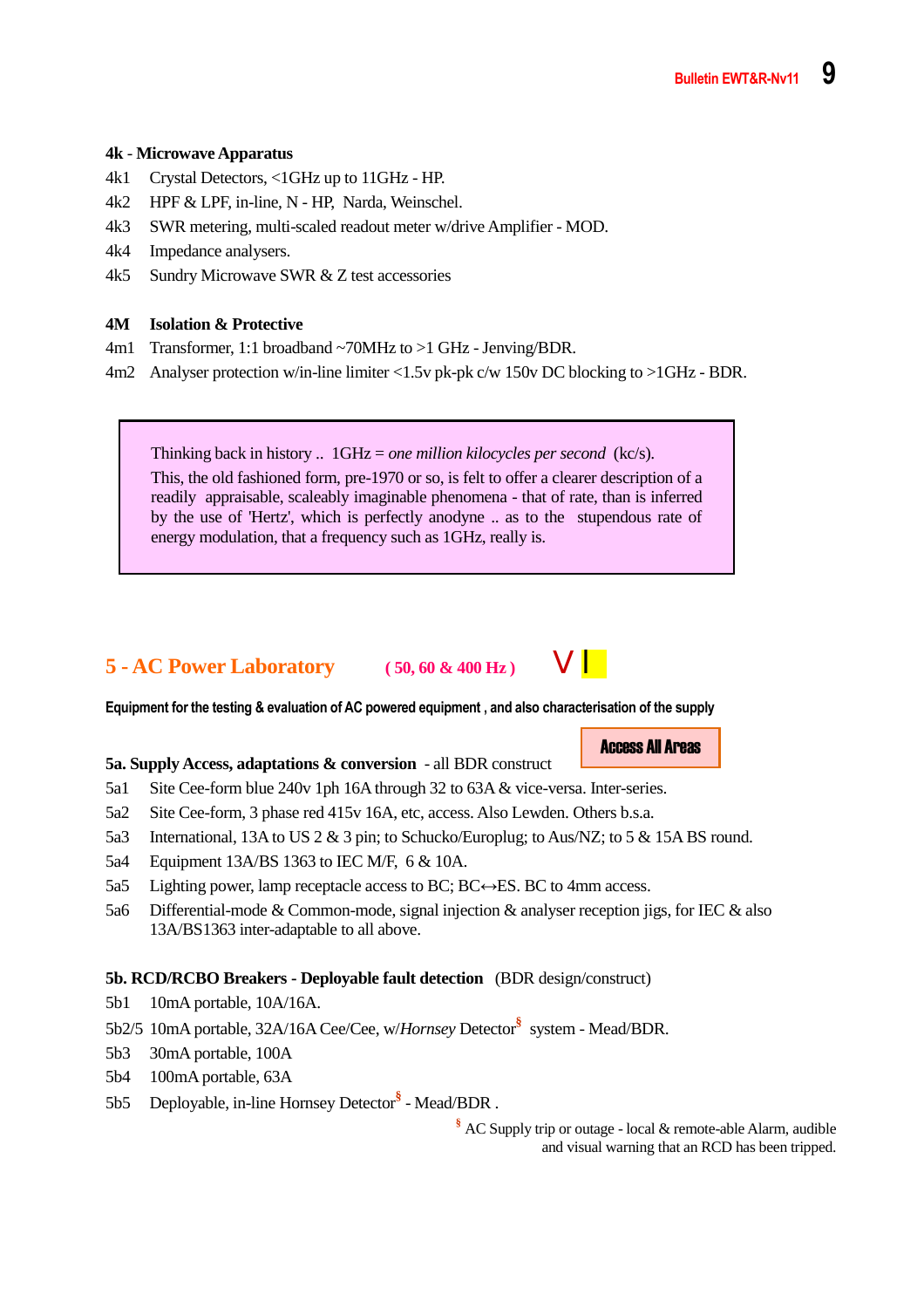#### **5c. Supply stabilisation & assurance -** *see* **9c5**

#### **5d. AC Supply Monitoring & viewing**

- 5d1 **Numeric**, voltage, > 4 digit, trms, automonitoring, bright across-room display Datron/BDR.
- 5d2 **Needle**, **current & voltage** avg & trms Bradley, Sangamo-Weston (A).
- 5d3 **Wave** I&V, to 1-4 MHz, balanced/diff. Tek ; via access adaptor BDR.
- 5d4 **Impulse detection** voltage transients graded, to >10kV ; line current to 250A peak BDR.
- 5d5 **E-field sensing** generic. *Also available* for cable testing, using LF audio (see section **3k** )

#### **5e. Power metering** µ**W thro' kW**

Amount of energy per unit time, rate at which supplied, or consumed/dissipated, a.k.a. *'work done'.*

- 5e1 **Low power** below 100 watts (below 0.4A rms @ 240v rms)
- 5e1a Dynanometer, 50Hz optimised, 100w to  $\lt$  1 watt Elliott (A).
- 5e1b Audio adapted, suits 50-60-400Hz, 50w to < 1mW Marconi (A).

#### 5e2 **High power**

- 5e2a Direct, needle 50Hz, in line, up to 10kW, via 13A (BS 1363) & 16/32A-Cee Crompton, Elliott, Everett-Edgecumbe (A).
- 5e2b Above extensible, via multiplier CSRs (Shunts) where hardwiring permissible, and CTRs/clamp-ons (see section 2) - 11kV & 100/5 CTR = 1MVA, and 2500A @ 415v, to 1MW.
- 5e2c Numeric readout, high visibility large red LED, 10kW, extensible to 1MW CRL.
- 5e2d Active/electronic, 10Hz to > 20kHz, up to 3kW Feedback Instruments (A).

For Audio Power - see **3h**, **3p**.

#### **5f. Power Factor (PF) metering - 50Hz**

- 5f1 up to 20A , 240v, 1 phase, 270deg readout Crompton (A).
- 5f2 up to 13A, 240v, 1 phase, digital readout generic.
- 5f3 up to 6A, 415v, 3 phase, 270deg readout Crompton (A).

Note: *All the above are generally unable to accurately compute* the PF of (modern day) non-linear loads.

#### **5g. RCD (incl. RCBO)\* Testing & validation**

- 5g1 10mA thro' 500mA, with selectable preset durations Seaward.
- 5g2 Fixed 30mA go/no go chkr, incl. N/E test BDR.

\* aka RCCB, GFi, current balance breaker

#### **5h. Bond Testing**

Down to 2 milli-ohms, up to 25 Amperes - Clare ; Kikusui (A). *See also* 1c3.

#### **5j. Insulation**

100v to 1kV, incl. 500v DC, to > 1000GΩ - AVO, Comark, Megger; GenRad. (A) For Flash Testing - *see* **6c**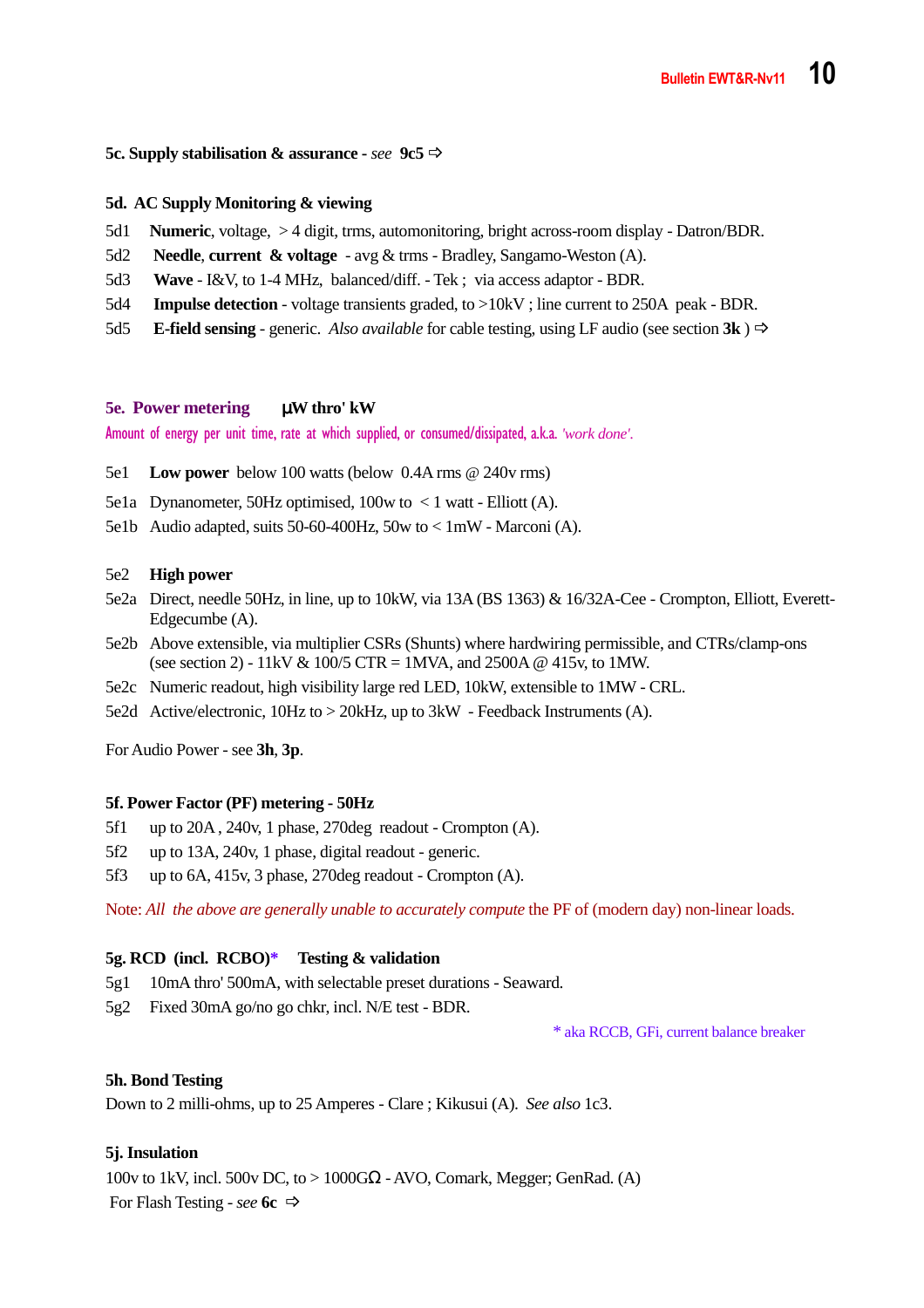# **6. EHT / High Tension Laboratory l** V

#### Putting your Left Hand away - EHT Lab work

*"Notice for visitors. As a precaution before arrival please wear clothing with a left-hand-side pocket, preferably a back pocket. Since, the left hand of those working in a high voltage lab, needs to be safely kept in this pocket as soon as power is applied and also, while high energy may remain stored. This habit needs to apply whether you are left- or right-handed. To be clear, the same side one's heart is on. Most EHT practitioners have this instinctively hard-wired-in, by unpleasant experiences."* 

#### **6a. Probes, extending Scope &/or DVM**

- 6a1 DC & AC, up to 12kV, AC up to 100kHz; & up to 40kV at up to 10kHz BDR; Fluke, Tek.
- 6a2 See 6b3  $\Rightarrow$  line stick.

#### **6b. Kilovolt meters**

- 6b1 DC & AC (50Hz), Electrostatic, various, up to 19kV: Ferranti, Ernest-Turner (A).
- 6b2 DC, up to 30kV, bench, w/probe: Hunting H-Volt, Miles Hi-Volt (A).
- 6b3 AC & DC, Line Stick,  $\frac{1}{2}$  m stand-off, for high-energy supplies to 12kV Ferranti (A).

#### **6c. EHT test sources**

#### **6c1 - DC and 50Hz**

#### **6c1a Insulation & Flash**

- 6c1a1 DC, to 12kV AVO. DC, to 30kV - Hunting/Miles HiVolt. DC, to 90kV - HHV/BDR.
- 6c1a2 AC, to 6kV, 50Hz AVO.

#### **6c1b Ionisation - Test & Provocation**

 DC, up to 12kV - Airmec, AVO. AC, 50/60Hz, up to 6kV - AVO. **Ionisation - detection, acoustic** : see 12b1 **⇒** 

#### **6c2 High Frequency**

Variable 50Hz to 16kHz, variable 1 to 12kV - BDR.

#### **6d. EHT Test Loads**

- 6d1 low curr. for leakage cal. eg. 100µA, various, up to 90kV BDR.
- 6d2 medium current, 1A, up to 11kV MOD.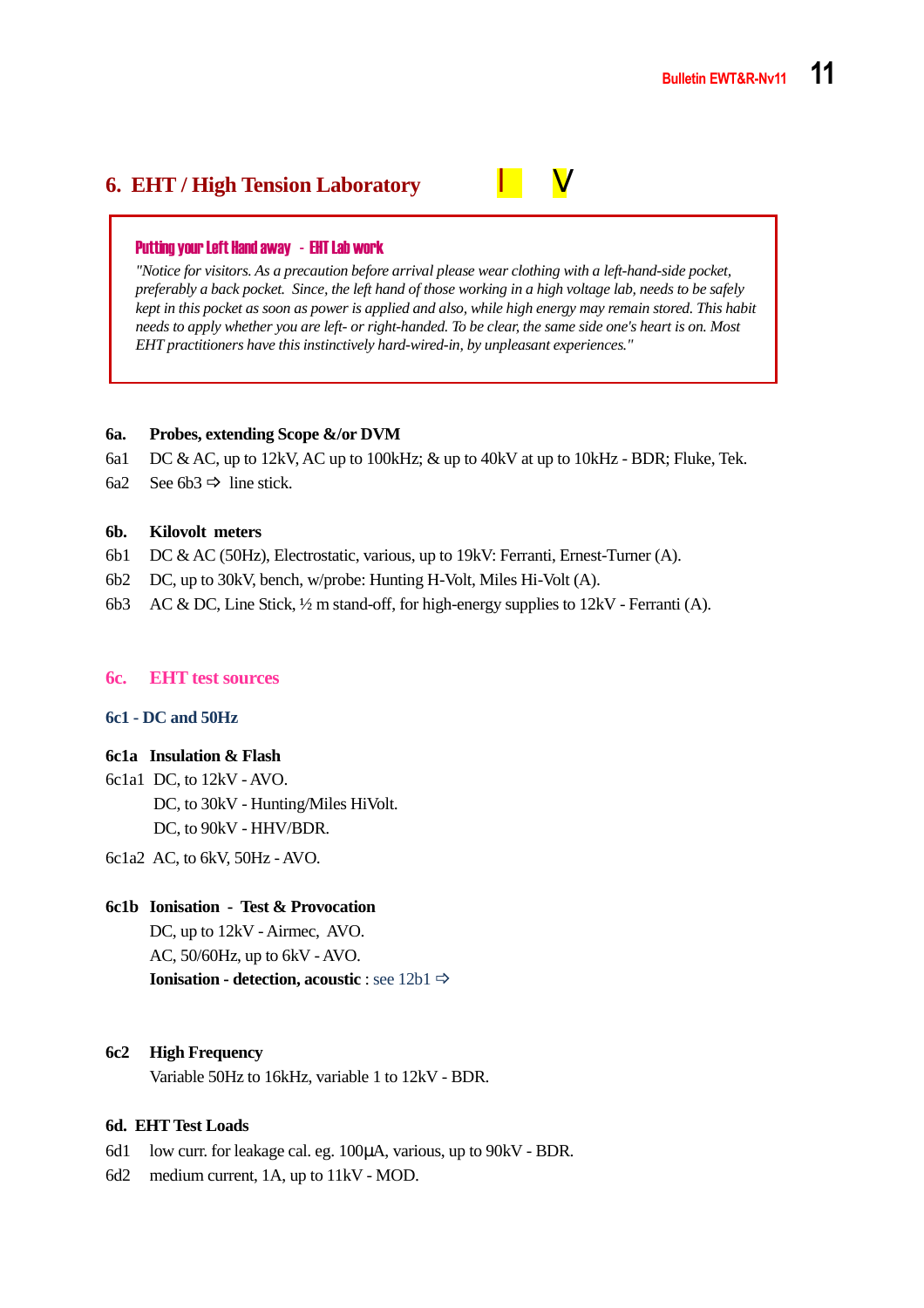#### **6e. EHT Switching**

- 6e1 Vacuum relays, 11kV, 5A Kilovac.
- 6e2 Sundry technologies, gaseous.

#### **6f. EHT Storage** All stored devices must be firmly shorted terminal-wise

6f1 Various, low nF up to 1µF & up to 30kV - Dubilier, Plessey, TCC, MOD.

#### **6g EHT insulators** (tension ends & suspension strings)

- 6g1 Ceramic deployable as 20 x 15kV or 2 x 150kV\*.
- 6g2 Glass deployable as 2 x 75kV\*.

\**Voltage ratings are all-weather. Multiply x10 for dry use indoors.* 

# **7. Calibration (Metrology Support)**

#### **7a. Voltage**

#### **7a1 DC**

7a1a Standard cell group with 'multiple voting' - Tinsley/Sawyers.

7a1b Autocal standards - Datron.

#### **7a2 AC**

7a2a Cal. sources: AP-S1, Fluke, Gertsch, Harrison/HP, Holt.

#### **7b. Current**

#### **7b1 DC**

 $7b1a < 1\mu A$  to 10A, to 5.5 digits - Bradley.

#### **7b2 AC - 50/60Hz**

7b2a Cal source - Harrison, HP.

7b2b Ratio Transformers, 1:1 & 1:10 - Gertsch/Singer.

#### **7c. Ohms**

7c1 Aged stable standards, various low, med. & high ohms 10mΩ thro' 10MΩ, incl. 4 terminal & oil/air & fan/blast-cooled - as appropriate: Berco, Cropico, Sullivan, Sullivan & Griffiths, Tinsley. *See also* HV section **6d**

#### **7d. Capacitance**

7d1 Standards, aged, various low, med. & high values - Cambridge, Cropico, Muirhead, Pye, Sullivan.

#### **7e. Inductance**

7d1 Standards, aged, various low to med values - Cambridge, Cropico, Muirhead, Pye, Sullivan.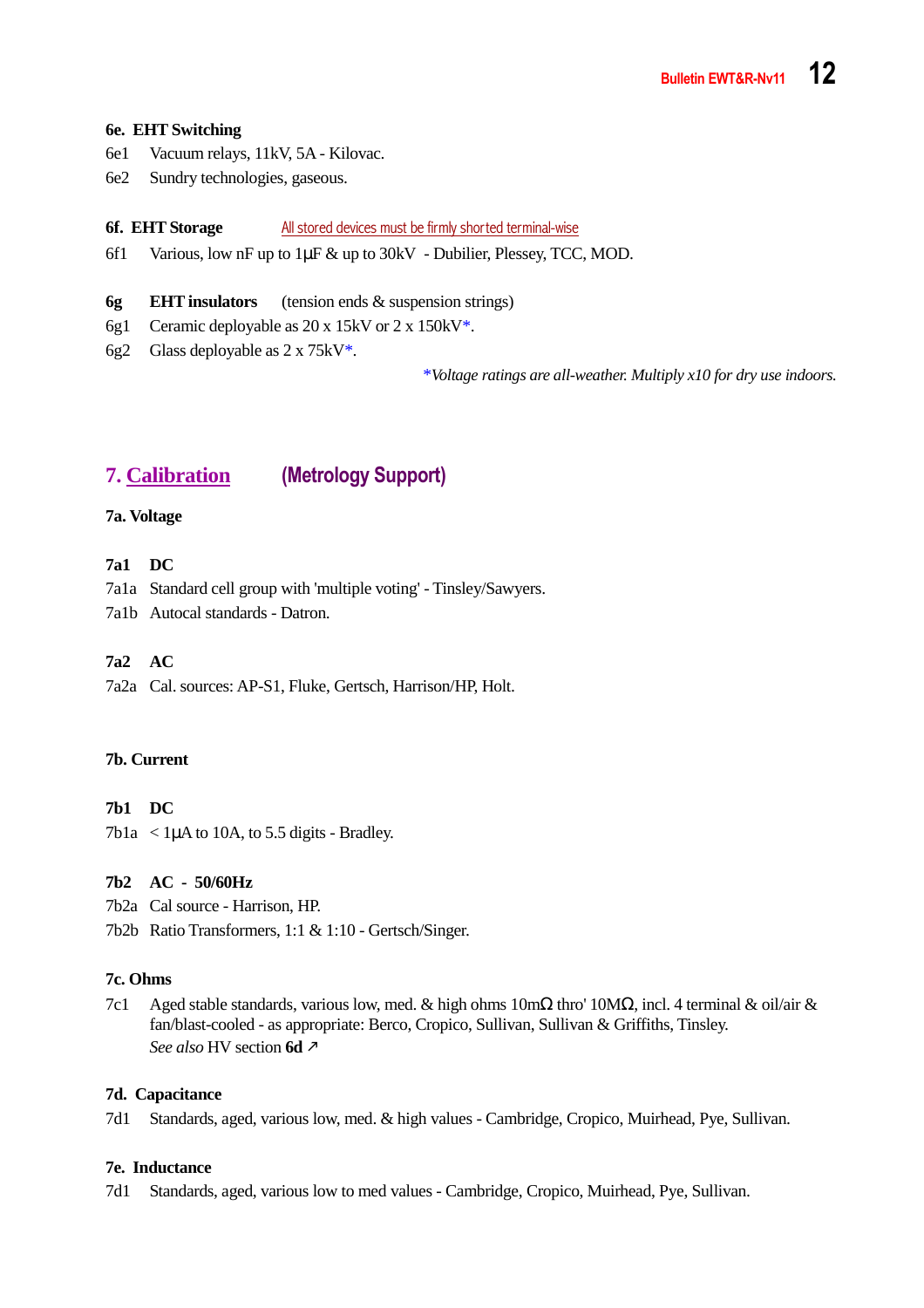#### **7f. Mutual Inductance**

7f1 Standards, aged, various low to med values - Cambridge, Muirhead, Pye, Sullivan. Consider also: Ratio transformers.

#### **7g. Time**

- 7g1 Time Mark generation, for oscilloscopy calibration Tek.
- 7g2 Standards Counter, 9 digits to >1GHz, ovenised Racal.
- 7g3 Secondary, aged 'voting' reference HP.

# **8 - Component Characterisation Laboratory (CCL)**

Mainly for active  $\&$  non-linear devices and device parts thereof.

For resistance, capacitance & inductance, see 1c, 1d, 1e, 1f & 7d, 7e, 7f  $\hat{\mathcal{D}}$ 

#### **8a. Curve tracers**

0 thro' 1.6kV, 1µA thro' 20A for BJTs, FETs, dios, Thy/Triac family & OPA - Tek.

#### **8b. General semiconductor test sets**

8b1 - BJT (small) & JFET -  $V_{\text{br}}$ ,  $V_{\text{fwd}}$  @  $I_{\text{fwd}}$ ,  $I_{\text{leak}}$ , hfe, gono - AVO, BDR, Levell.

#### **8c. Thyristor & Triac analysers & testers**

8c1 - BDR, Peak ; Tek.

#### **8d. Specific CC Test Sets**

- 8d1 for LEDs generic, Kemo.
- 8d2 for Bipolar power thermal resistance Sage.
- 8d3 for LATMOS  $V_{\text{br}}$  production screening BDR.
- 8d4 for VMOS V<sub>gs</sub> production screening BDR.
- 8d5 for IC OPA parametric Graeme/BDR.
- 8d6 for regulator test Jung/BDR.
- 8d7 for battery Ampere-hour capacity RCT.
- 8d8 for capacitor DA MIL-STD/Jung/BDR.
- 8d9 for component distortion analysis to −140dBr down: Bateman/BDR.
- 8d10 for CCS test Jung.

#### **9 - Power Sources / Power Supplies**

Auxiliary equipment used to power apparatus under test, or jigs.

#### **9a. DC Voltage Sources**

The following flavours are matrixed with functional divisions 9a1 thro' 9a3:

9a01 Regulated Voltage, dial-up digital (cal), 1v to 40v - Solartron. 10v to 1kV - Fluke.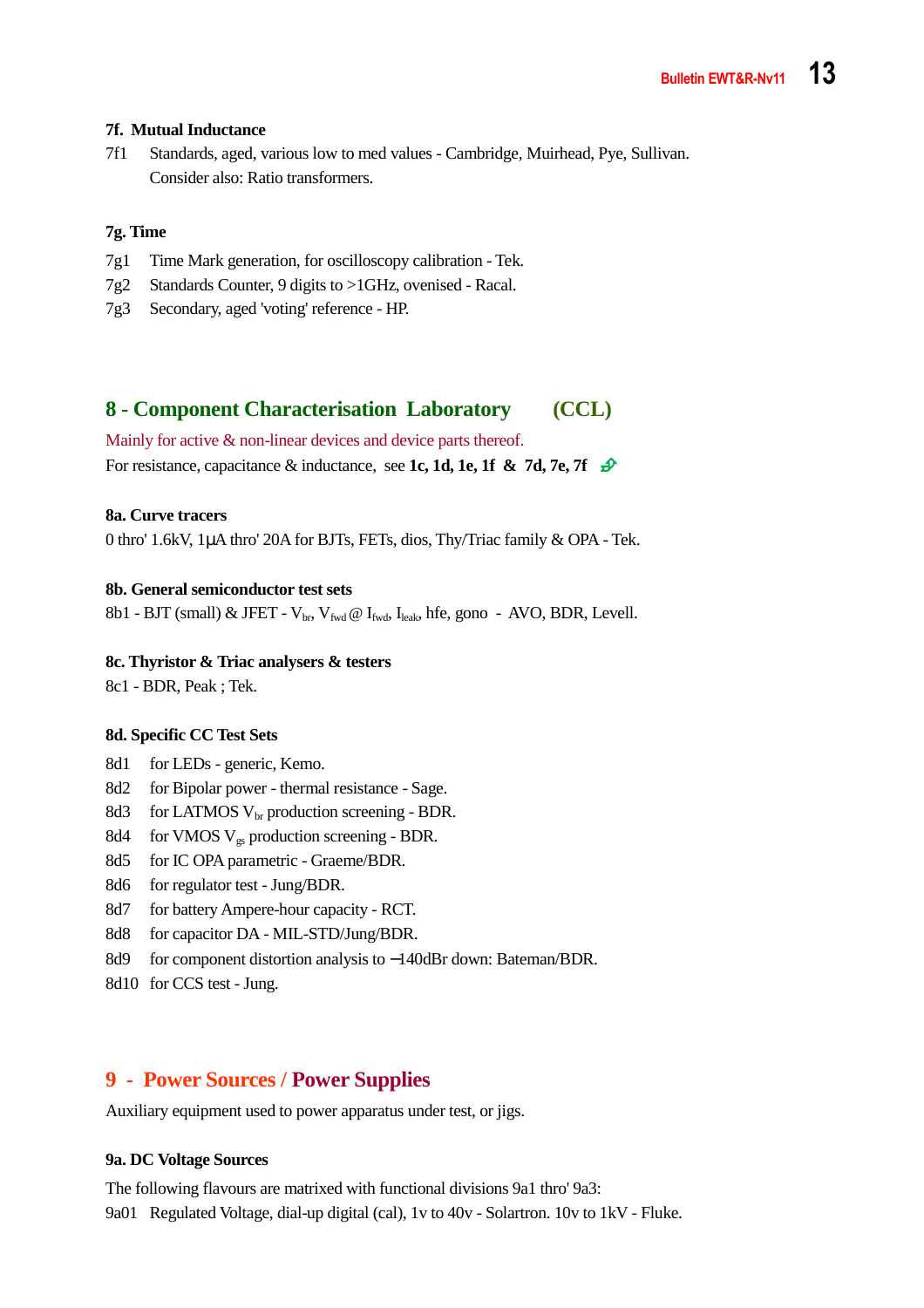- 9a02 Regulated Voltage, dial-up variable (uncal), 2mV up to 350v.
- 9a03 Unregulated Voltage, dial-up variable (uncal), 50mV to 2500v.

These 3 types are crossed with:

- 9a1 Lab bench supplies with V/I meters & C/Lim Farnell, Thurlby, Solartron, Startronic.
- 9a2 Rack/system, small (<100W) Farnell, ITT.
- 9a3 Rack/system, large (>100W) Fluke, HP, Power Designs Inc, Kepco.

*Note that there are also varying degrees of protection, from slight overloads to shorts, using different systems - reentrant VI limiter, simple I limiter, wire fuses, thermal trips, magnetic breakers.* 

#### **9b. DC Constant Current Sources (CCS, Forced current)**

- 9b1 Steps set, 1uA thro' 10A, < 1y to 50y Bradley.
- 9b2 Vernier Dial set, 1µA thro' 500mA, < 1v to 150v HP.

#### **9c1. AC Power - for operations requiring above 10kVA**

- 9c1a 240v AC 1 phase, up to 25kVA, 50Hz Central Networks, b.s.a.
- 9c1b 415v AC 3 phase, up to 75kVA, 50Hz Central Networks, b.s.a.
- 9c1c 11kV/7kV 3ph, up to 1MVA Central Networks, b.s.a.
- 9c1d Generators, b.s.a. available & installable to 1MVA, eg. 415/240v 3ph/3x1 ph; also 110/115v as 55-0-55v balanced. Also for 60Hz & 400Hz.

#### **9c2 - Isolated 50Hz**

- 9c2a 120v-0-120v 1:1 up to triple shielded, up to 5kVA TEC, MOD, HP.
- 9c2b 115v:115v, some up to triple shielded, up to 5kVA TEC, MOD, HP/Agilent.
- 9c2c 240v isolation, 0.5 thro' 3kVA with various op-modes: MOD/BDR, TEC/BDR.
- 9c2d 240v AC 1 phase, to 2kVA, isolated & psw Moto-gen RN/MOD.

#### **9c3** - **Isolated & Variable Frequency**

9c31 40Hz thro' 5kHz, Variable Frequency AC, 50VA to 5kVA - BDR, Derritron; California Insts, Elgar, Gertsch-Powertron.

#### **9c4 - AC voltage adjustance**

Variac transformers for levelling, setting, voltage range testing & investigation.

9c41 Up to 120A 1 phase & up to 40A 3 phase, multiple unit configs, thro' 50/60 & 400Hz. Voltage boost to 20% or 175%. Unique soft c/Lim to 1kW. Field portable, bench and trolley-mounted - Claude Lyons/BDR, Zenith/BDR; Powertrak/BDR.

#### **9c5 - AC regulation**

*Assisting high-reliability AC-powered metrology, other data logging, & investigatory soak. Also available for automated research into effects & behaviours.* 

- 9c5/1 CVTs, up to 3kVA, operable down to 30v, for 240v trms Cetronic, Claude Lyons.
- 9c5/2 Auto/servo Variac, to 9kVA 3ph/3kVA 1ph, 0 to 415v/0-240v Philips.
- 9c5/3 UPS, to 1kVA: Emerson; generic.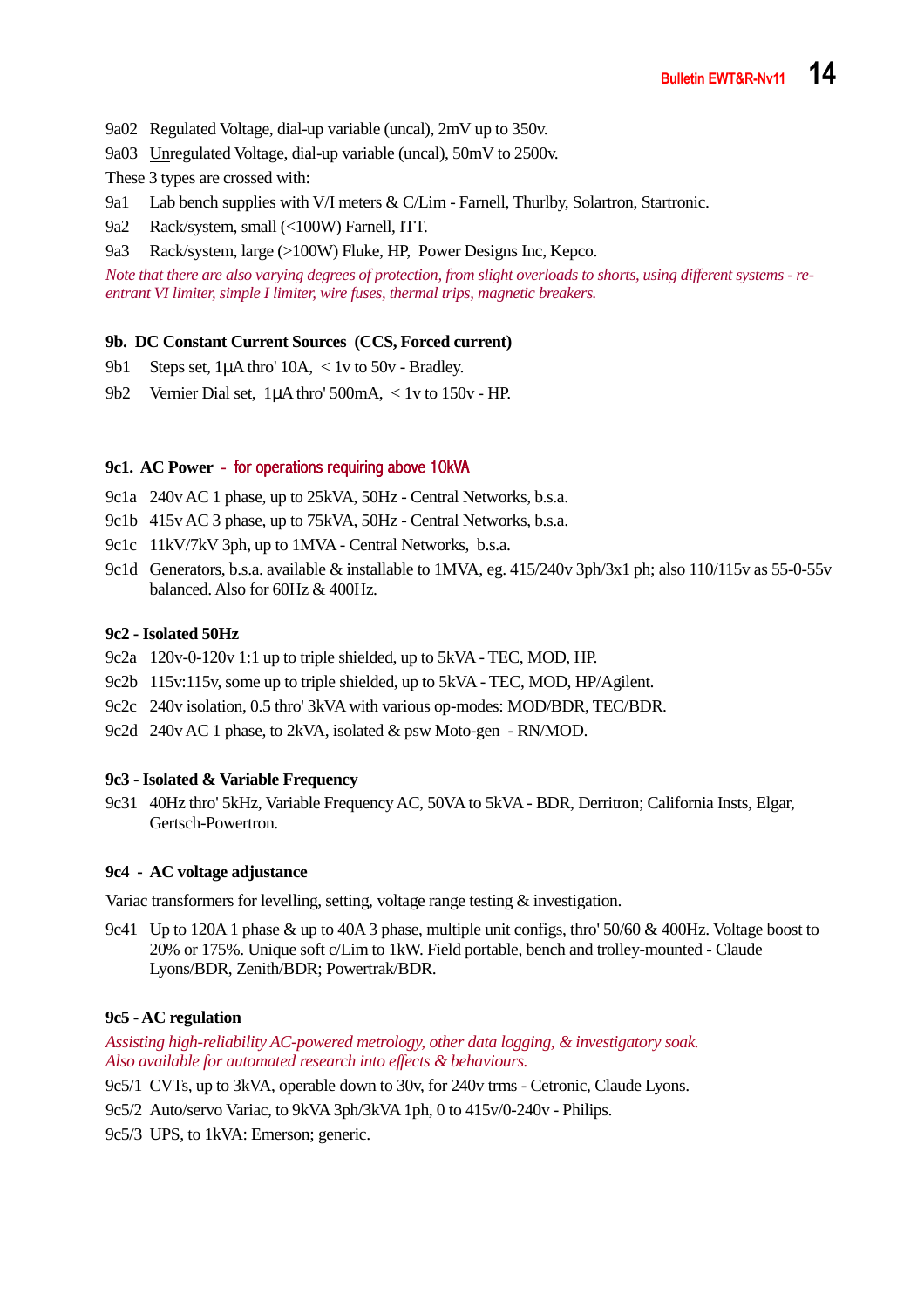#### **9c6 - Invertors (DC to AC)**

- *Types intended for short term system back-up only*
- 9c6a 24v to 120v, 500VA, spike/step wave.
- 9c6b 12v to 240v, 150/300VA, spike/step wave: generic.
- 9c6c 24v to 240v, below 3kVA, s/sw.
- 9c6d spare allocation
- 9c6e PSW invertors, 12v to 240v. b.s.a
- 9c6f PSW invertors, 24v to 240v. b.s.a
- 9c6g Other, & sundry allocations. *See also* **9c2d** above

#### **9d - Charging**

- 9d1 14.25v charging **for 12v**, up to 25A cont, up to 250A cranking/jump MOD.
- 9d2 28.5v charging **for 24v**, up to 12A & up to 500A, BJT-regulated MOD/RAF.
- 9d3 58v charging **for 48v**, up to 6A, choke-regulated charge MOD/RAF.
- 9d4 Sundry chargers for solid/sealed cells (NiMHy, NiCad, Lead Acid) Yuasa, generic.  *See also* regulated lab supplies - **9a** above

#### **10. Thermometry**

- 10a −100°c to +1500c, numeric/digital and needle (A) for trends Fluke ; Comark, Digitron.
- 10b Data logging: Chy.
- 10c Room temperature, space integrating, ultra-high resolution, chamber-stabilised RKBI/BDR.

#### **11. Optical, Photographic & Repro**

- 11a Colour & mono/greyscale production, reversal, flip, colour shift, background erasure Xerox.
- 11b Photographic recording instruments, 35mm thro' digital: Canon, Minolta, Vivitar.
- 11c1 Backlit viewers (slide box).
- 11c2 35mm projection theatre, b.s.a.
- 11d Densitometers, colour & greyscale *adapted as LED analyser & for metallurgy* MOD/RAF.
- 11e Microfiche and micro-surface reading MOD.
- 11f Microscopy: Lomo.

#### **12. Sundry Operations Equipment**

- 12a1 Torches, Damage Control & Task, halogen + LED Crompton/BUWEPS/BDR.
- 12a2 Torches, LED, head generic.
- 12a3 Torches, LED, magnetic clamp generic.
- 12a4 Torches, LED, sub-miniature gooseneck (investigatory) generic.
- 12b1 Mirrors, w/angle-poise & extensible generic.
- 12c1 Stethoscopy eg. ionisation inceptive detection to ~100kV, also magnetostriction detection. See **6c1c**

\_\_\_\_\_\_\_\_\_\_\_\_\_\_\_\_\_\_\_\_\_\_\_\_\_\_\_\_\_\_\_\_\_\_\_\_\_\_\_\_\_\_\_\_\_\_\_\_\_\_\_\_\_\_\_\_\_\_\_\_\_\_\_\_\_\_\_\_\_\_\_\_\_\_\_\_\_\_\_\_\_\_\_\_\_\_\_\_\_\_\_\_\_\_\_\_\_\_\_\_\_\_\_\_\_\_\_\_\_\_\_\_\_\_\_\_\_\_\_\_\_\_

12d1 Absolute pressure: Wallace & Tiernan.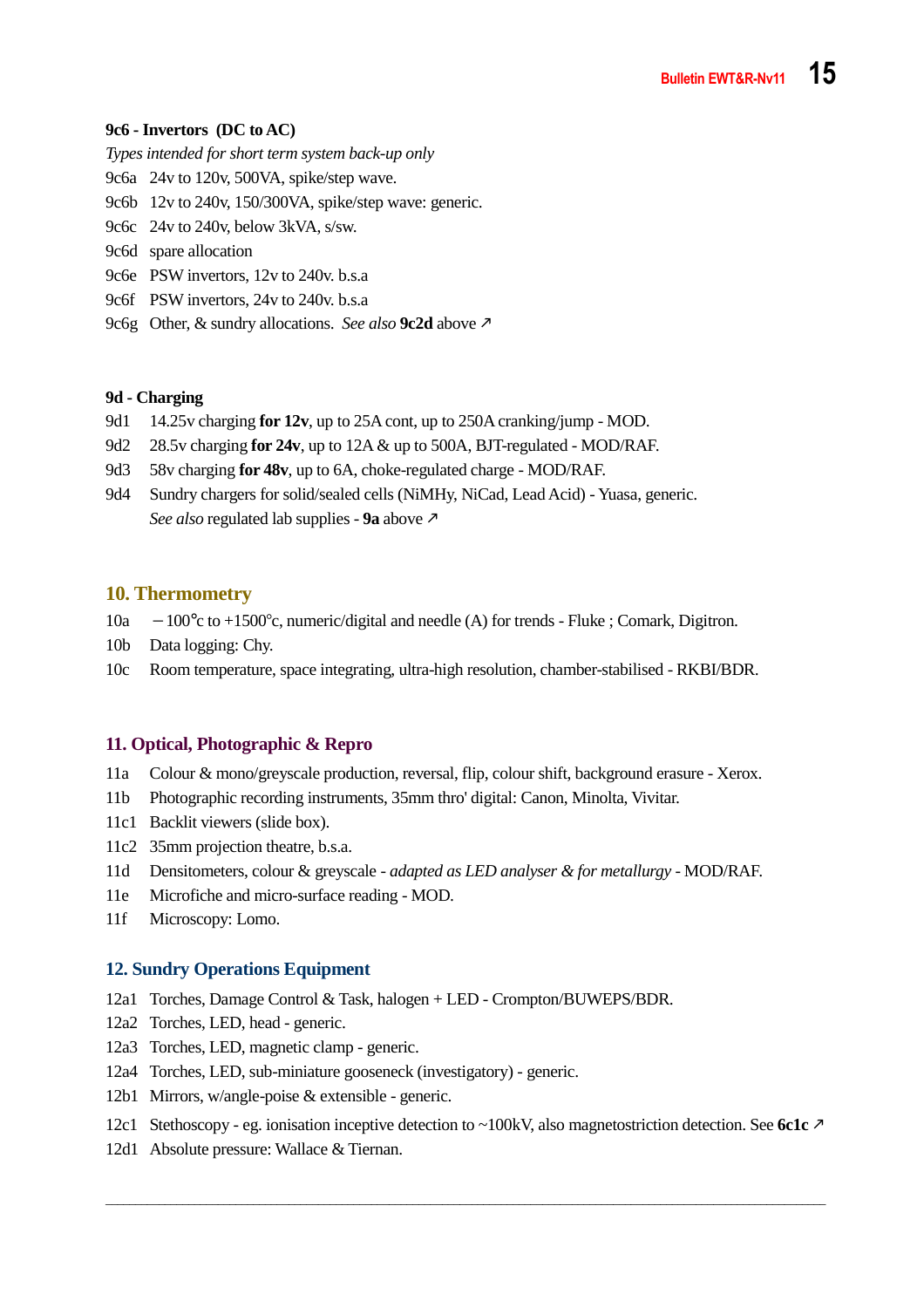# APPENDIX

At BDR, equipment with DoMs ranging from around 1925 through until today's latest, is in productive, active use. Using widely varied instruments, often creatively ('creative abuse') has solved *many* problems *and* helped to make *many* discoveries, for our clients - those who manufacture - make - produce - market and distribute electronic products, devices, units and systems. Multiple Lab spaces/benches are assignable across multiple building and spaces ranging up to a multi-acre, extensible b.s.a.

It is firmly established with the niche capacity to observe equipment competence across 70 years or more, that lab equipped with solely modern test equipment (post 1995) would be likely to 'sail past' many operational subtleties in electronic/electrical systems & circuits, that are *only* or, better, mapped or appraised by older metrology methods & technologies. Spectrum analysis/surveillance is one example - intrinsically realtime analogue remains more realtime than digital, which has latency builtin. Needle meters' capacity to shows trends & fluctuances clearly, is another.

# **Some of the equipments' precursor-owners, & former operators -**

Many of the names & organisations listed below are now filed under history & Industrial Archaeology. All locations UK, or UK sovereign base, even where a US company name.

AECC Agilent Technologies Air Ministry (UK) Aldermaston AWRE BA Bristol (Filton) BAC BAC Guided Weapons BAC (Operating) - Stevenage BA Dynamics, Stevenage BA - Stevenage BA - Stevenage (Bristol Division) BAE BOAC British Aerospace British Aircraft Corporation British Airways British Cellophane British Telecom BT - Fulcrum BUWEPS\*

CAA Coulport (RN) Culham Cyprus Calibration Centre Devonport DG-DQA EEV-Marconi EMEB EEV/English Electric Valve Faslane Calibration **GEC** Hawker Hawker-Siddeley Hewlett Packard (UK) IBM ITT (Foots Cray) ITT - Harlow ITT - Power Division Lucas-Bradley Marconi Marconi Electronic Devices Marham (RAF)

Mark Angelo Recording Martlesham (BT) Marconi-MEDL Midland Electricity Board MOD MOD (N) MOD (SSCP) Odiham (RAF) Portsmouth (RN) RAF Rank-Cintel Redwood Electronics Ltd REME RNAD RNSD Royal Navy Royal Ordnance Sealand STC STC power components Vodaphone Woolwich DQA

Note: *Bristol Aero Co. (Filton) merged w/Armstrong-Siddley (1958) becoming part of British Aircraft Corporation (BAC) in 1960. Research at Bristol lead to BAC Concorde (1972-2002).*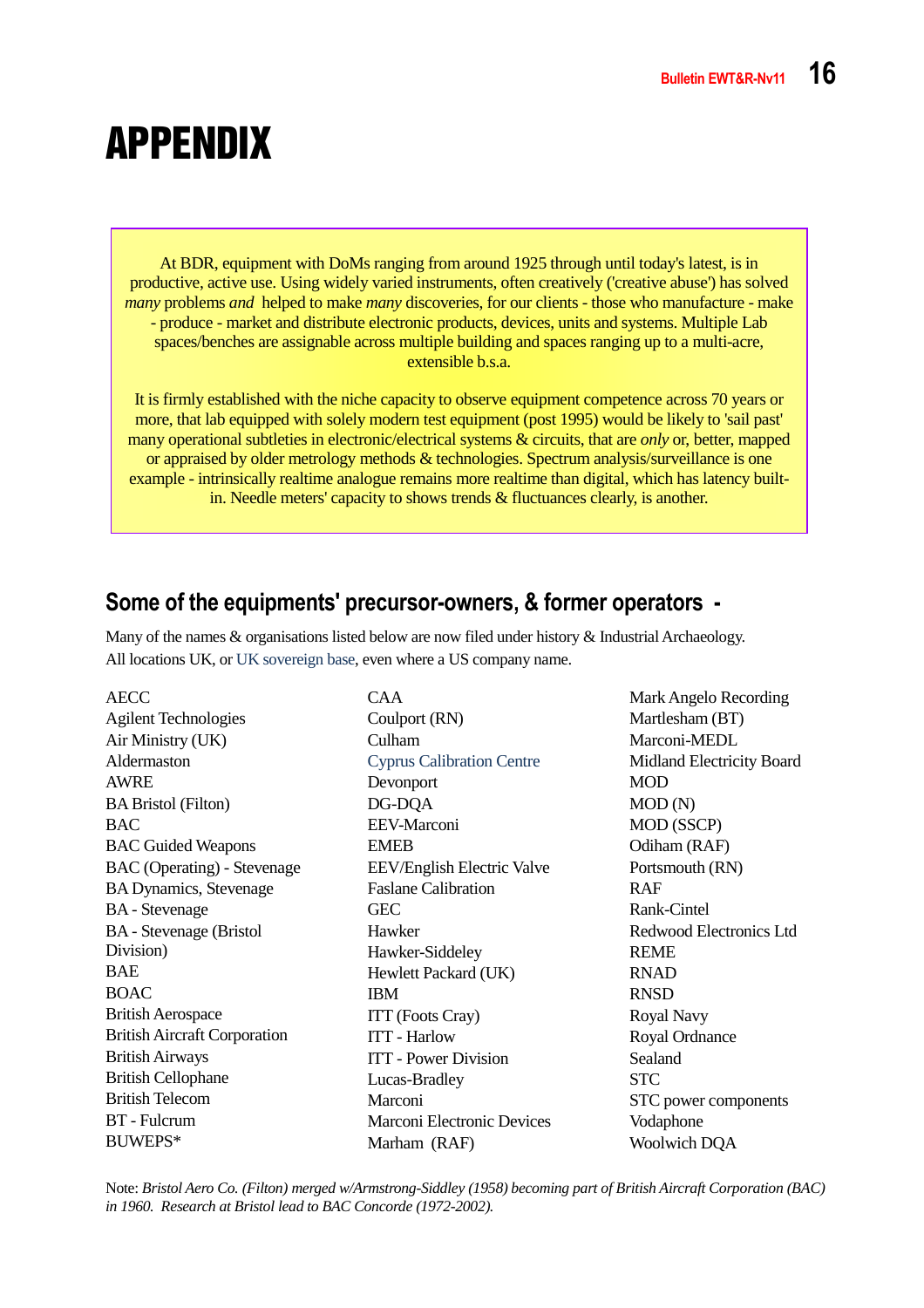| <b>Age Profile - DOM</b> |     | (Date of Manufacture) | Includes internal productions.                                                                                                                                                                                                                                                                                                        |
|--------------------------|-----|-----------------------|---------------------------------------------------------------------------------------------------------------------------------------------------------------------------------------------------------------------------------------------------------------------------------------------------------------------------------------|
| 1925-1934                | 1%  |                       |                                                                                                                                                                                                                                                                                                                                       |
| 1935-1944                | 1%  |                       |                                                                                                                                                                                                                                                                                                                                       |
| 1945-1954                | 2%  |                       |                                                                                                                                                                                                                                                                                                                                       |
| 1955-1964                | 11% |                       | Solartron AS14xx Bench PSU and HP 140 (both 1963) remain top class designs.                                                                                                                                                                                                                                                           |
| 1965-1974                | 20% |                       | Some equipment created in this decade has not been equalled.                                                                                                                                                                                                                                                                          |
| 1975-1984                | 26% |                       | Analogue equipment quality reached a peak. Also, digitally-aided analogue.                                                                                                                                                                                                                                                            |
| 1985-1994                | 21% |                       | Equipment quality & repairability began to degrade steeply, after this period.                                                                                                                                                                                                                                                        |
| 1995-2004                | 12% |                       | Equipment quality is now degraded by LC screens, SMT, irreplaceable special ICs.                                                                                                                                                                                                                                                      |
| 2005-2011                | 6%  |                       | Equipment quality degraded by excessive $1st$ world regulation, decreasingly small<br>surface mounted parts (almost irrepairable), and not being made in UK, made to<br>never be serviced, and evidently, being designed by disconnected people who will<br>never actually have to use the equipment - or pay for it $\&$ its upkeep. |

# **Profile by Nationality of manufacture**

| $UK^*$   | 54% - over 100 makers.                                                    |  |  |
|----------|---------------------------------------------------------------------------|--|--|
| US       | 40% - dominated by Hewlett-Packard, then Tektronix, then Fluke, Keithley. |  |  |
| German   | 2% - mainly Rodhe & Schwartz.                                             |  |  |
| Dutch    | 1% - mainly Philips.                                                      |  |  |
| French   | 1%                                                                        |  |  |
| Japanese | 1%                                                                        |  |  |
| Swedish  | $<1\%$                                                                    |  |  |
| Other    | $<$ 1%                                                                    |  |  |
|          | $\mathbf{v}$ , and a set of the set of $\mathbf{v}$                       |  |  |

Note: The listings generally give makers in the order UK ; US ; other .

*\* Includes internal productions.*